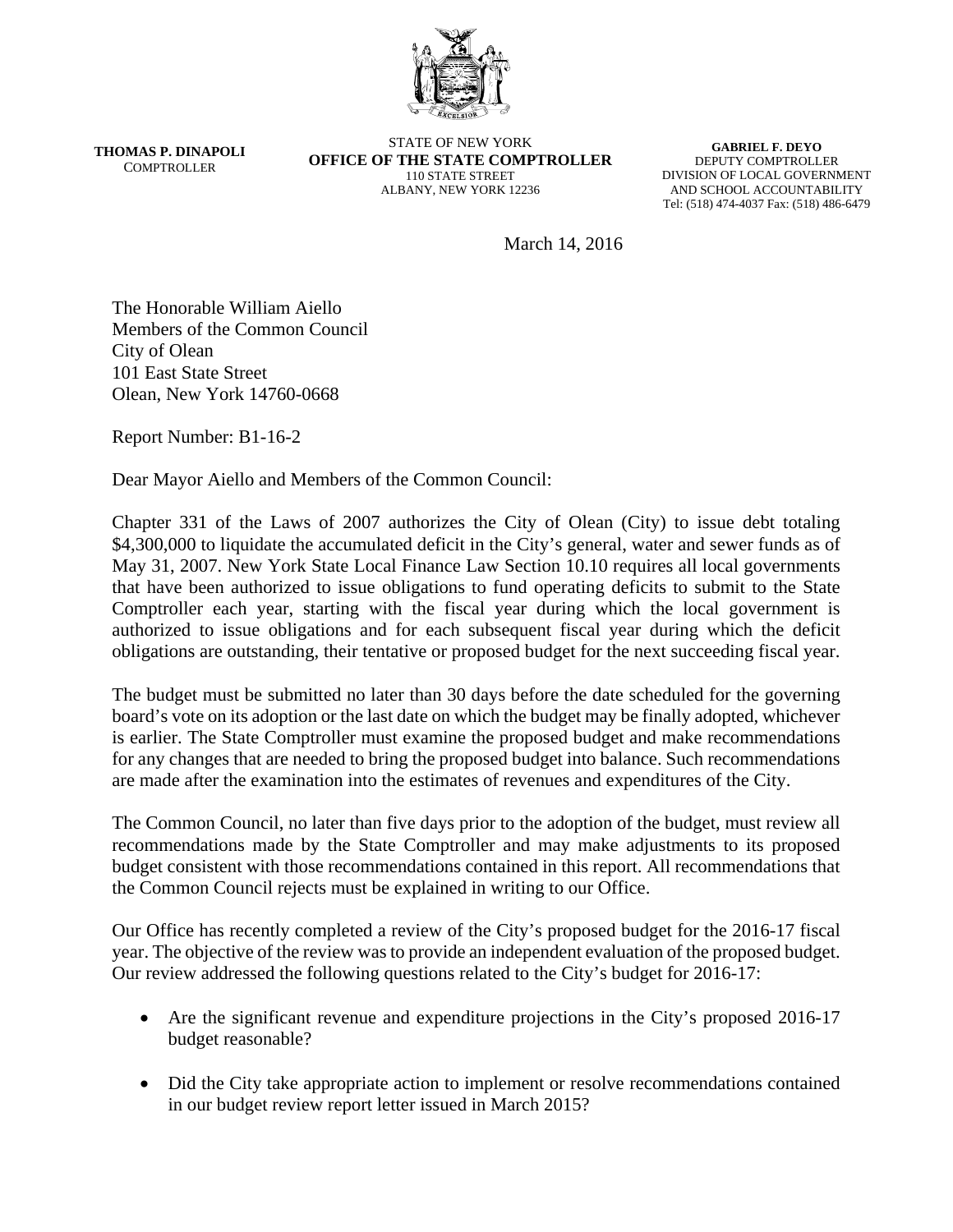To accomplish our objectives in this review, we requested your proposed budget, salary schedules, debt payment schedules and other pertinent information. We identified and examined significant estimated revenues and expenditures for reasonableness with emphasis on significant and/or unrealistic increases or decreases. We analyzed, verified and/or corroborated trend data and estimates, where appropriate. We identified any significant new or unusually high revenue or expenditure estimates, made appropriate inquiries and reviewed supporting documentation to determine the nature of the items and to assess whether the estimates were realistic and reasonable. We also evaluated the amount of fund balance appropriated in the proposed budget to be used as a financing source and determined if the amount of fund balance was available, sufficient and reasonable for that purpose. In addition, we inquired and evaluated whether written recommendations from our last budget review were implemented or resolved and, therefore, incorporated as part of the current year's budget.

The scope of our review does not constitute an audit under generally accepted government auditing standards (GAGAS). We do not offer comments or make specific recommendations on public policy decisions, such as the type and level of services under consideration to be provided.

The proposed budget package submitted for review for the fiscal year ending May 31, 2017 consisted of the following:

- Cover Letter
- 2016-17 Proposed Budget
- Supplementary Information

The proposed budget submitted to our Office is summarized as follows:

| <b>Fund</b>                                                                                                      | <b>Appropriations</b><br>and Provisions<br>for Other Uses | <b>Estimated</b><br><b>Revenues</b> <sup>a</sup> | Appropriated<br><b>Fund Balance</b> | <b>Real Property</b><br><b>Taxes</b> |
|------------------------------------------------------------------------------------------------------------------|-----------------------------------------------------------|--------------------------------------------------|-------------------------------------|--------------------------------------|
| General                                                                                                          | \$17,161,402                                              | \$9,433,890                                      | \$680,000                           | \$7,047,512                          |
| Water                                                                                                            | \$3,958,000                                               | \$3,958,000                                      | \$0                                 | \$0                                  |
| Sewer                                                                                                            | \$3,552,661                                               | \$3,552,661                                      | \$0                                 | \$0                                  |
| <b>Total</b>                                                                                                     | \$24,672,063                                              | \$16,944,551                                     | \$680,000                           | \$7,047,512                          |
| <sup>a</sup> The Mayor's proposed 2016-17 budget did not include increases to the current water and sewer rates. |                                                           |                                                  |                                     |                                      |

Based on the results of our review, except for the matters described in this letter, we found that the significant revenue and expenditure projections in the proposed budget appear reasonable. Although the City has made significant progress in improving its financial condition, it did not completely implement recommendations contained in our budget review report letter issued in March 2015. The City's proposed budget complies with the property tax levy limit set by statute.

As of May 31, 2015, the City's audited financial statements reported that unrestricted fund balance in the general, water and sewer funds were approximately 20 percent, 17 percent, and 44 percent, respectively, of the following year's total appropriations. The City also projects operating surpluses for all three funds for 2015-16.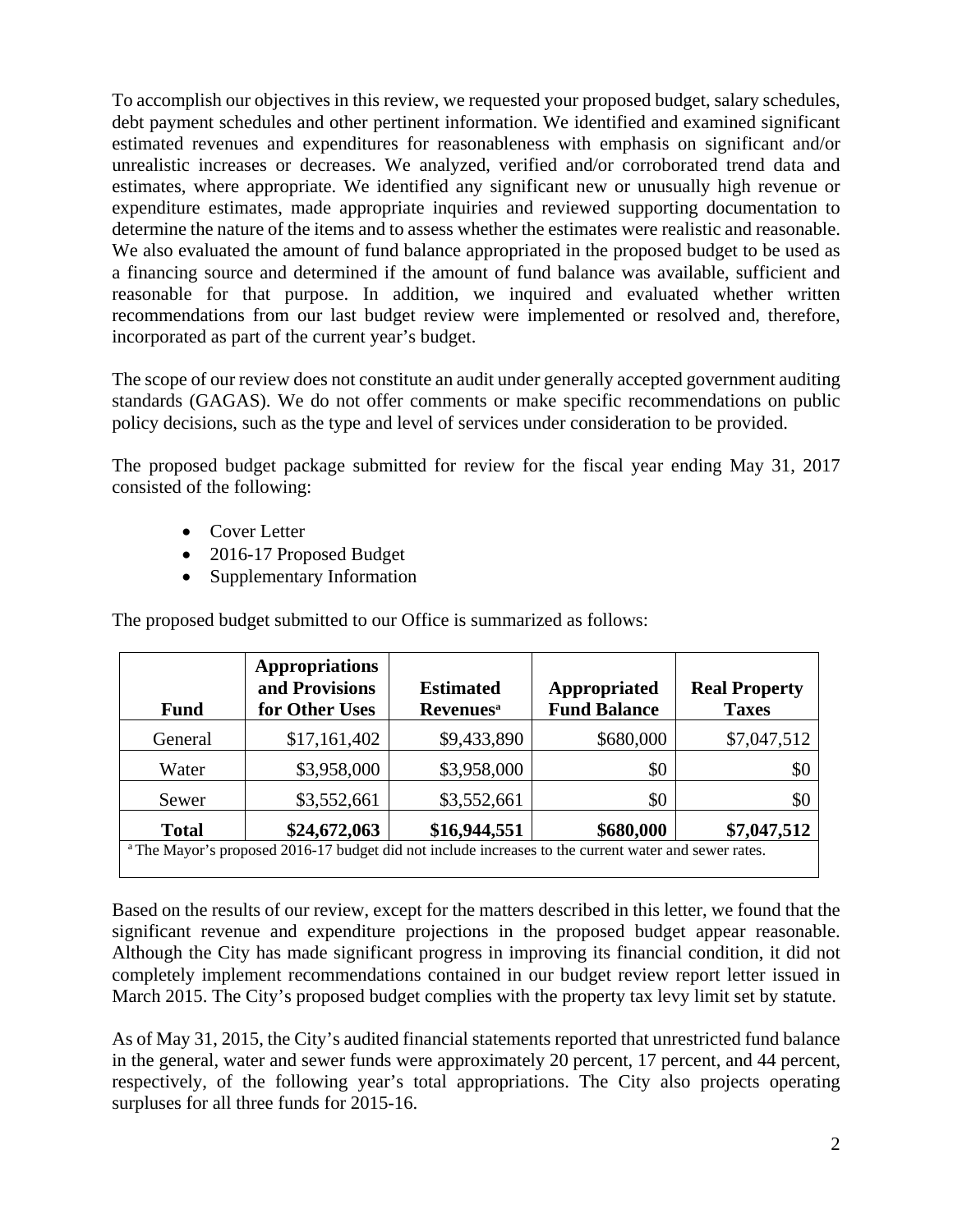Our review disclosed the following findings which should be reviewed by the Common Council for appropriate action. City officials should take prompt action concerning our recommendations.

# **Appropriated Fund Balance**

Fund balance represents money left over from previous years' operations that may be appropriated in the ensuing year's budget to reduce the tax levy. Because fund balance is affected by the results of the City's financial operations, it may not be available on a recurring basis and should be used cautiously. While it is normal and acceptable to use accumulated fund balance, it is best to use it for one-time purposes such as debt reduction, capital expenditures or to help cover a one-time budget shortfall.

The City has a projected unrestricted general fund balance of approximately \$3.8 million at the end of 2015-16. The City has appropriated \$680,000, or approximately 18 percent, of the projected fund balance to offset certain general fund expenditures in the 2016-17 proposed budget. We caution the City in appropriating fund balance as the use of it to close gaps in the general fund budget decreases the fund balance that is available to cover unforeseen shortfalls in revenue.<sup>1</sup> Additionally, using fund balance to fund recurring expenditures that should be regularly incorporated into the budget can lead to future budget shortfalls. Of the \$680,000<sup>2</sup> in appropriated fund balance included in the proposed budget,  $$310,000^3$  will be used for recurring expenditures. Therefore, we recommend these costs should be incorporated into the annual operating budget and funded using recurring revenue sources rather than appropriated fund balance. We also recommend that City officials develop and adopt a fund balance policy to guide the City in its accumulation and use of fund balance.

# **Contingency**

<u>.</u>

Local governments use contingency accounts to provide funding for unexpected events. Although the City Charter does not specifically address budgeting for contingencies, in our prior audit<sup>4</sup> and prior budget reviews we commented on the City's minimal contingency funding and recommended the City budget 5 percent of the operating fund's budget (excluding appropriations for debt service and judgments). However, the 2016-17 proposed budget includes contingency appropriations of  $$250,000^5$  in the general fund and  $$75,000$  each in the water and sewer funds. This is approximately 1.5 percent, 2.6 percent and 2.7 percent of proposed appropriations<sup>6</sup> in the general, water and sewer funds, respectively. This provides the City with a limited amount of flexibility in the event of unforeseen circumstances that may require additional funds.

<sup>&</sup>lt;sup>1</sup> The depletion of fund balance through annual appropriations over the course of five years (2000-01 through 2004-05) was a contributing factor that lead the City into fiscal stress prior to obtaining deficit financing. 2

<sup>&</sup>lt;sup>2</sup> Other proposed uses of fund balance include: City Hall emergency generator  $(\$175,000)$ , accessibility improvements  $(\$75,000)$  and alarm system upgrades  $(\$10,000)$ ; fire department roof  $(\$70,000)$ ; and boiler replacement  $(\$40,000)$ .

<sup>&</sup>lt;sup>3</sup> These purchases include Department of Public Works snowplow (\$185,000) and Police Department vehicles (\$75,000) and radios (\$50,000).

<sup>4</sup> *City of Olean Financial Condition and Internal Controls Over Financial Operations (2007M-6)* 

<sup>&</sup>lt;sup>5</sup> The amount included in the proposed general fund budget reviewed and determined to be reasonable for the 2015-16 budget was \$500,000. This amount was reduced by 50 percent, or \$250,000, when the Common Council adopted the final budget for 2015-16.

<sup>6</sup> Excluding appropriations for debt service and judgments.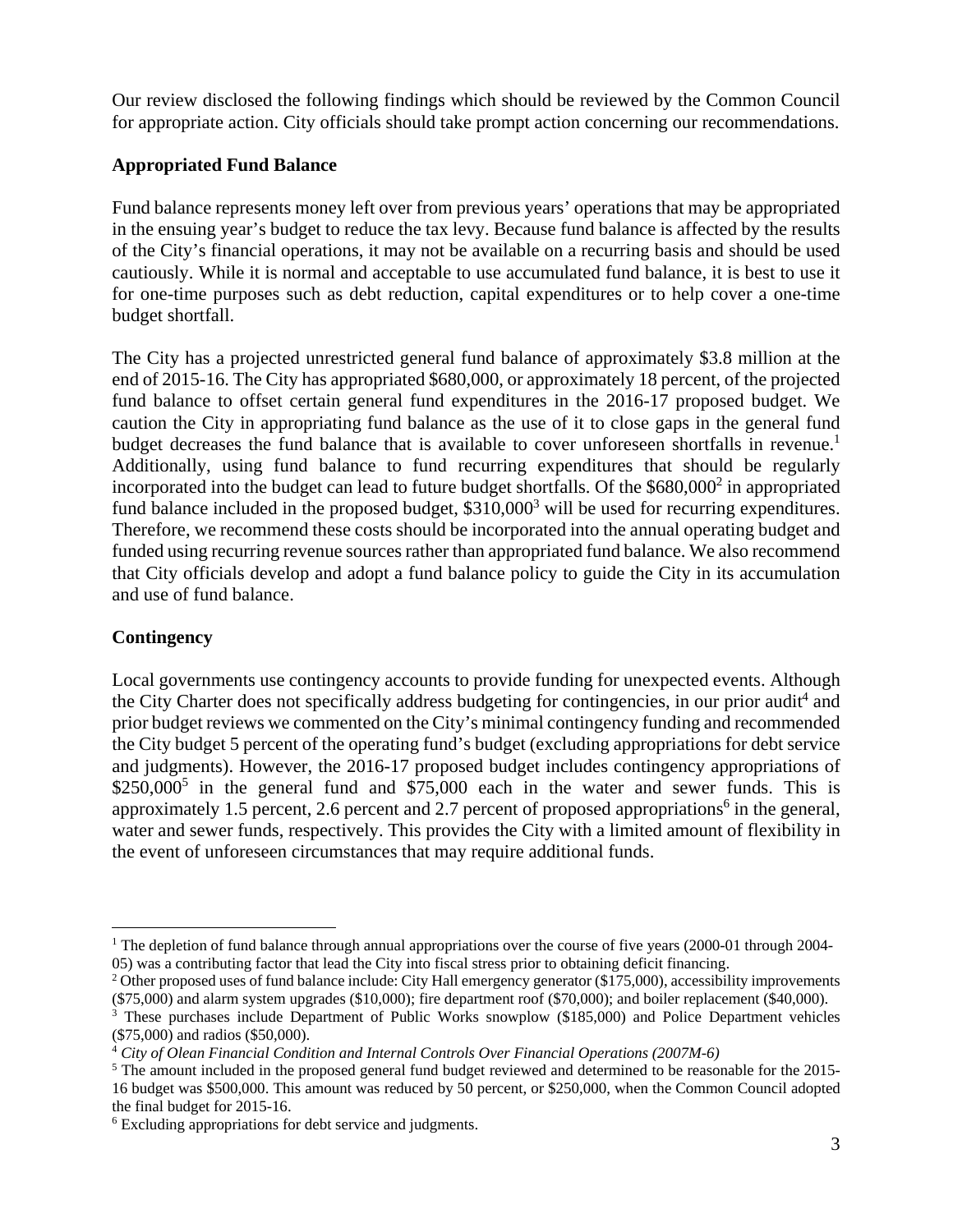In addition, all four of the City's collective bargaining agreements have expired or will expire by the end of 2015-16, and the City is still in contract arbitration with one negotiating unit affecting two previous fiscal years. However, the 2016-17 proposed budget does not contain provisions for any potential increased costs associated with settling these agreements. As wages and salaries account for over \$7.5 million, or 44 percent of the general fund budget, any increases could have a significant impact on the 2016-17 budget. By underfunding contingency appropriations, the City's ability to pay any liabilities which may arise from contract agreements settled during 2016- 17 is diminished. We recommend that City officials either include potential salary increases within the department line items or restore the contingency appropriation to previously recommended levels.

### **Multiyear Plans**

A budget is a financial plan that details the projected revenues and expenditures for a defined period of time. An integral part of any successful budget process is the integration of both a multiyear capital plan<sup>7</sup> and a multiyear financial plan.<sup>8</sup> These two documents can help project the effects of the current budget, and future budget and policy assumptions, on future years. For example, the 2016-17 proposed budget includes an appropriation from the debt service fund totaling approximately \$345,000 for certain debt principal and interest payments. The City has determined it has a total of approximately  $$892,000^9$  in available fund balance that it can use towards these related debt payments. However, by appropriating 39 percent of these funds in 2016- 17 and given tax cap restrictions, we are concerned the City may face the future risk of not being able to maintain a structurally balanced budget after the remaining available funds in the debt service fund have been appropriated and instead must be absorbed in the operating budget.<sup>10</sup>

We previously recommended the City create and use multiyear plans in its budget creation process. However, these plans were not prepared or used in the creation of the 2016-17 proposed budget. We continue to recommend that City officials create, adopt, use and annually update both a multiyear capital plan and a multiyear financial plan and that both plans become an integral part of the budget process to mitigate the risk of unbalanced future budgets.

### **Prior Recommendations**

The City did not take appropriate action to implement all of the recommendations contained in our budget review report letter issued in March 2015. We previously recommended that anticipated water and sewer rate increases included in the 2015-16 budget be adopted by the Common Council prior to the adoption of the budget. According to Common Council minutes, the anticipated water and sewer rate increases were both adopted by the Common Council on April 28, 2015, two weeks after the adoption of the budget on April 14, 2015. In addition, we recommended that the City

<sup>1</sup> <sup>7</sup> A multiyear capital plan is a process of planning for and prioritizing potential future capital asset needs.<br><sup>8</sup> A multivear financial plan projects revenues and expenditures for several vears into the future. Unlike

<sup>&</sup>lt;sup>8</sup> A multiyear financial plan projects revenues and expenditures for several years into the future. Unlike a multiyear budget, it does not authorize expenditures (although it should be linked to the current budget). Instead, it illustrates what will happen to a government's ability to pay for and provide services, given a set of policy and economic assumptions. These projections help policy makers assess expenditure commitments, revenue trends, financial risks and the affordability of new services and capital investments.

<sup>&</sup>lt;sup>9</sup> The City asserted these funds are unused proceeds from recently completed capital projects.

 $10$  Not having updated multiyear capital and financial plans were contributing factors that lead the City into fiscal stress prior to obtaining deficit financing.